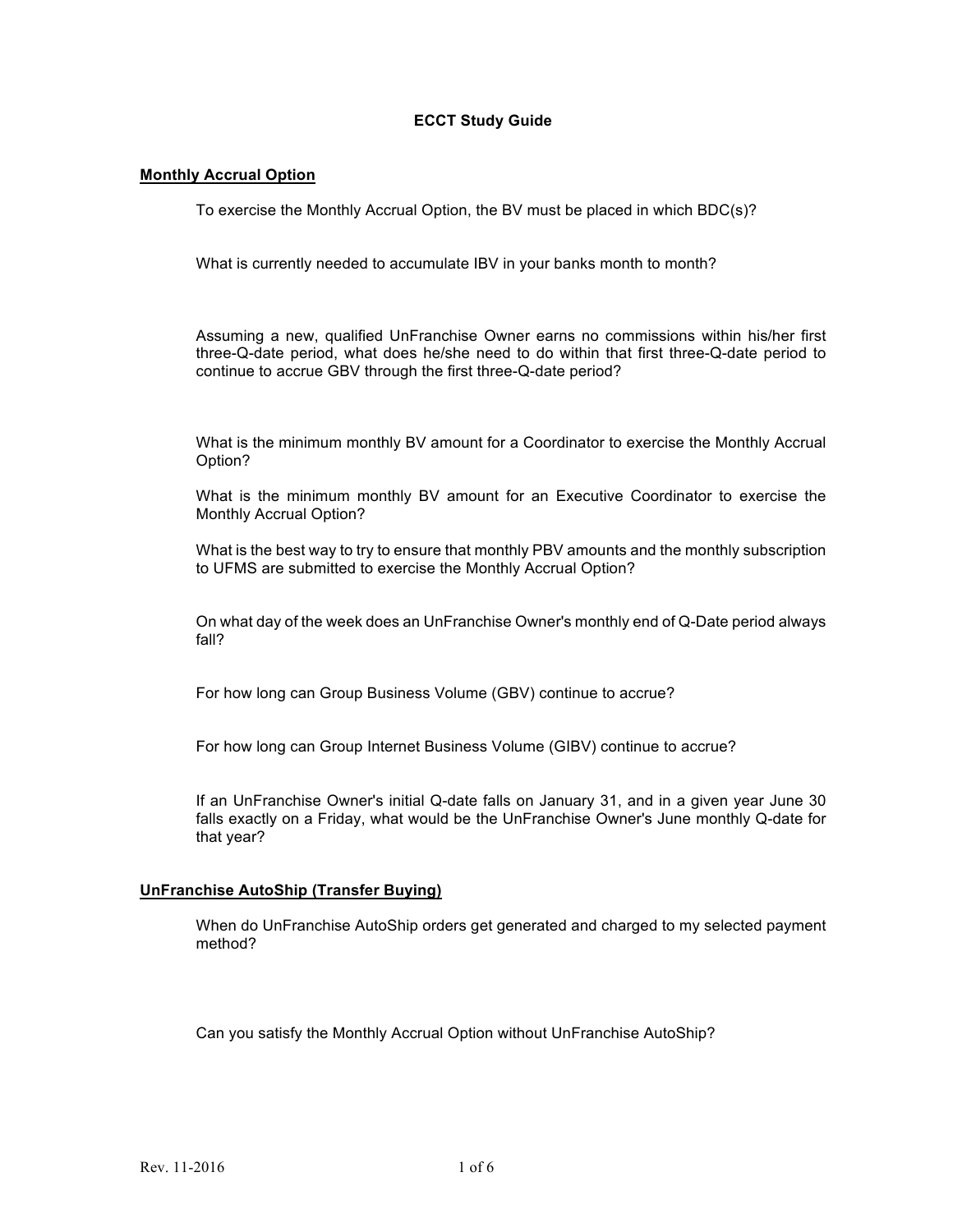What is the Accrual Protection (Transfer Buying Rider) and how does it work?

# **Qualification**

If a new UnFranchise Owner is starting off with the Fast Start Kit, how many BV will automatically be on his/her initial order?

How does the UnFranchise Setup help to ensure new UnFranchise Owners are setup properly?

How much BV must be ordered when applying as an UnFranchise Owner?

Who can pay for a new UnFranchise Owners initial order in the online UnFranchise Registration?

What, if anything, is different when registering a new UnFranchise Owner as a business entity?

Are there special criteria to be able to sponsor within the nutraMetrix program?

When can a new UnFranchise Owner expect to receive their UnFranchise Business Account login information?

What would happen (result) if a new UnFranchise Owner signs into their UnFranchise Business Account before the UnFranchise Registration is completed?

Once an UnFranchise Owner is fully qualified in at least one BDC, when will the Q-date show up in the computer system?

What condition allows a BDC to begin accruing group business volume?

What are the requirements to be considered "qualified"?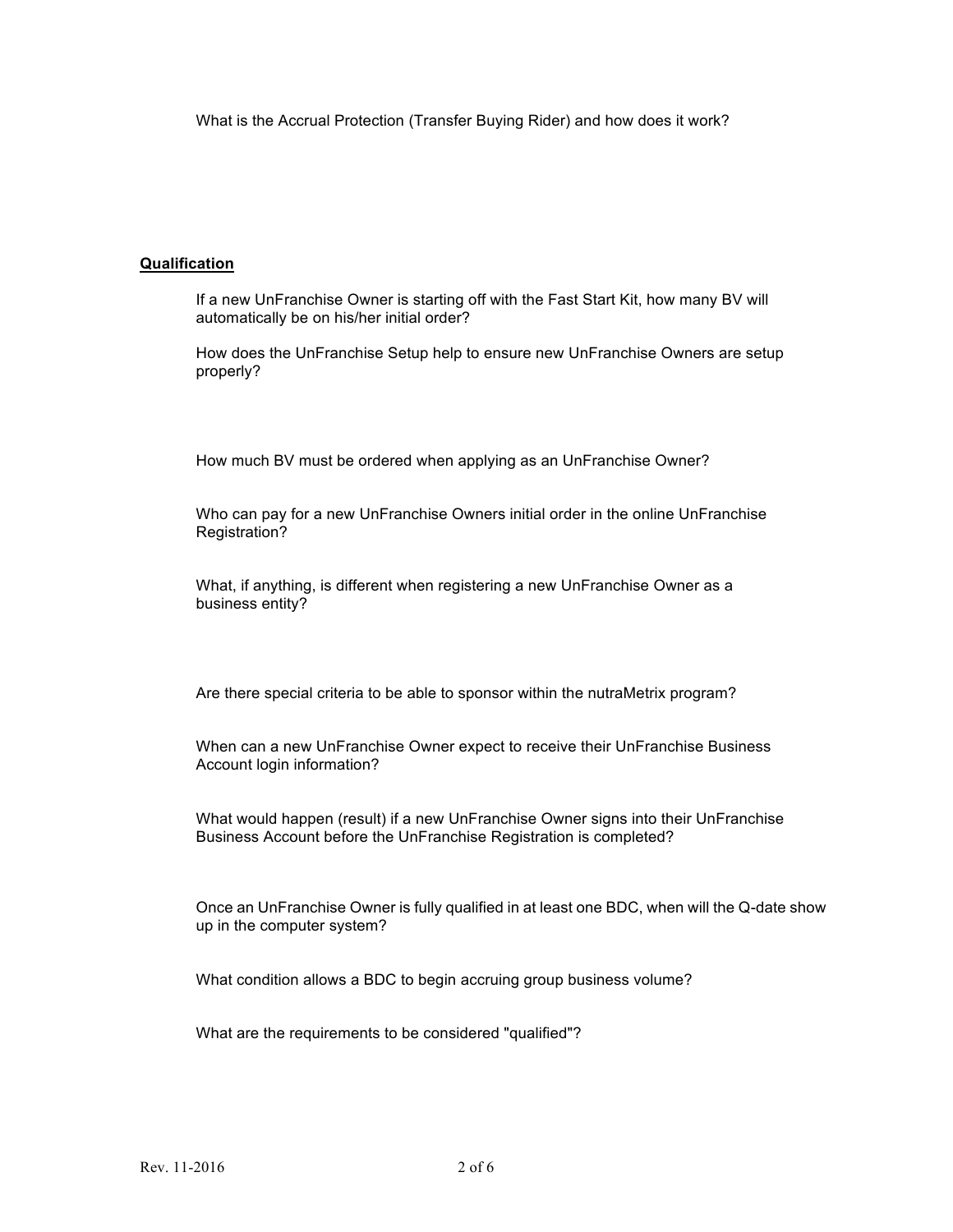### **Minimum Activity**

What is the minimum quarterly PBV requirement to maintain "qualified" status?

If an UnFranchise Owner fails to remain "qualified," what happens to his/her group business volume totals?

 If an UnFranchise Owner fails to remain "qualified," what happens to his/her personal business volume totals?

Is this true for all of the UnFranchise Owner's personal BDC's?

 If an UnFranchise Owner purges for a quarterly minimum activity requirement, what two things must be done for any BDC to gain additional commissions?

Can a Sales Representative purge?

From what date is a Sales Representative's quarter based?

 If an UnFranchise Owner **purges**, when does his/her personal business volume adjust on the UnFranchise® Management System?

What is the date of last activity for an unqualified UnFranchise Owner, in relation to the 270 day rule?

 In which BDC(s) must BV be assigned to meet the minimum activity quarterly BV requirement?

## **Form 1000 (UnFranchise Owner Sales Report)**

What is the minimum amount of receipts/sales per BDC which must accompany each Form 1000?

Those two receipts must total at least how much in retail sales?

How often is a form 1000 due for the BDC-001?

How often is a form 1000 due for any other qualified personal BDC?

If an UnFranchise Owner only has one order during a quarter of 150 BV in his/her BDC-002 and the Form 1000 requirement has been satisfied, will the UnFranchise Owner Red Flush at the end of the last month of that quarter?

 Does an UnFranchise Owner receive an extension past the quarter-ending date to turn in a Form 1000 for the BDC-001 simply because he/she earns a commission in the last month of the quarter?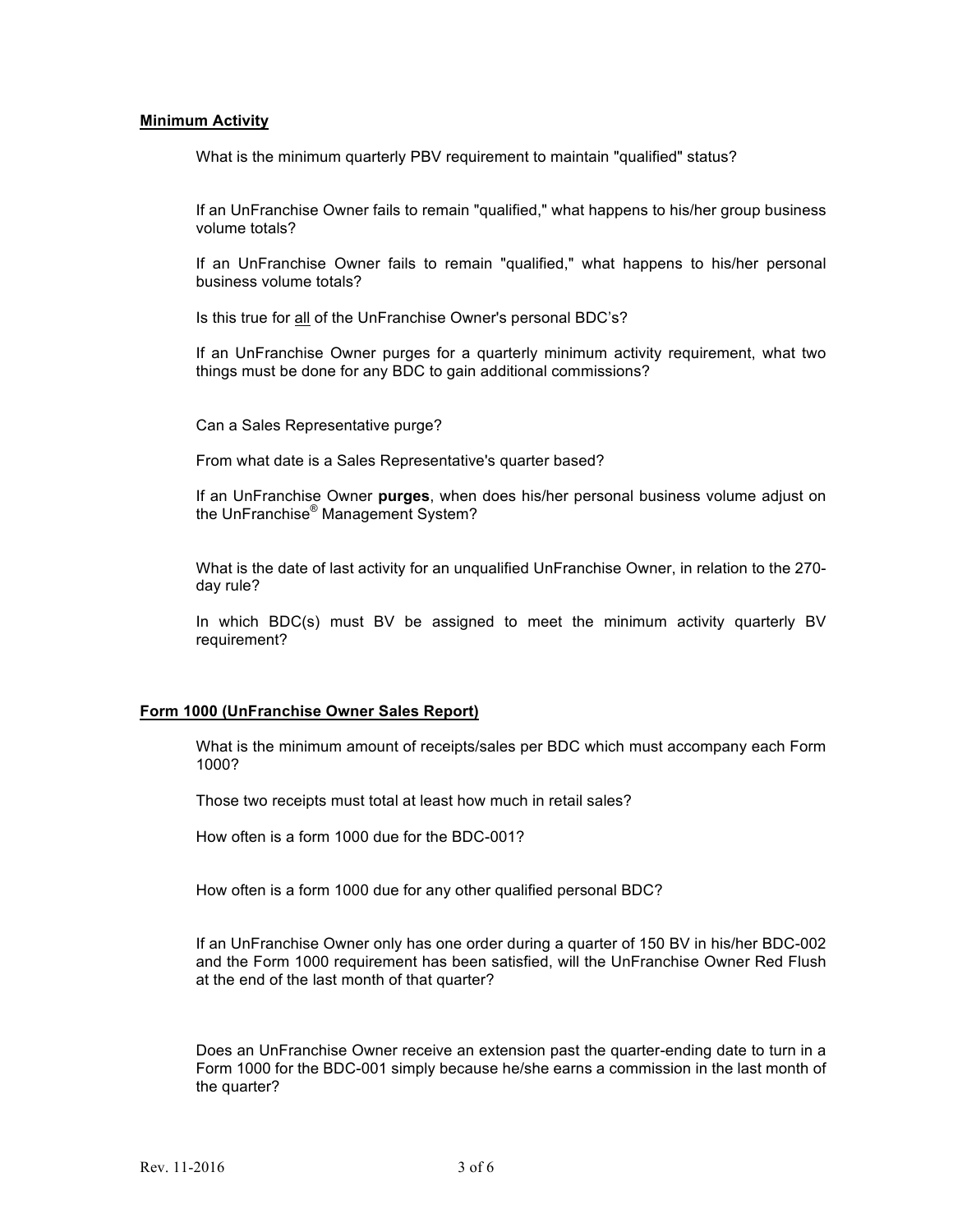### **Activation**

Can an UnFranchise Owner be qualified for any commission if they are not activated?

How does an UnFranchise Owner "activate" a BDC?

 What condition must a personally sponsored UnFranchise Owner maintain in order to count for activation?

#### **Commissions**

 What is the dollar amount of the final commission level in the commission cycle, upon accruing at least 5000 GBV on both the left and right sides of a BDC?

What are the requirements for earning a Management Bonus (Triple Flush)?

What are the requirements to be eligible to receive commissions in the IBV Compensation Plan?

What must an UnFranchise Owner submit after earning the first commission (Coordinator level) to continue to receive commissions?

What are the requirements once an UnFranchise Owner earns his/her first flush commission (5000/5000) to continue to receive commissions?

#### **Shopping Annuity Bonus Program (SABP)**

What is the BV/IBV criterion for the Shopping Annuity Bonus Program (SABP)?

What is the Partner Store criterion for the Shopping Annuity Bonus Program (SABP)?

Where can your PCs see a record of the Cashback they have earned on SHOP.COM?

# **Additional BDC's**

 When an UnFranchise Owner is allowed to add a new BDC after earning the first flush commission (5000/5000) for a particular BDC, what is this called?

How many times is a re-entry authorization awarded per BDC?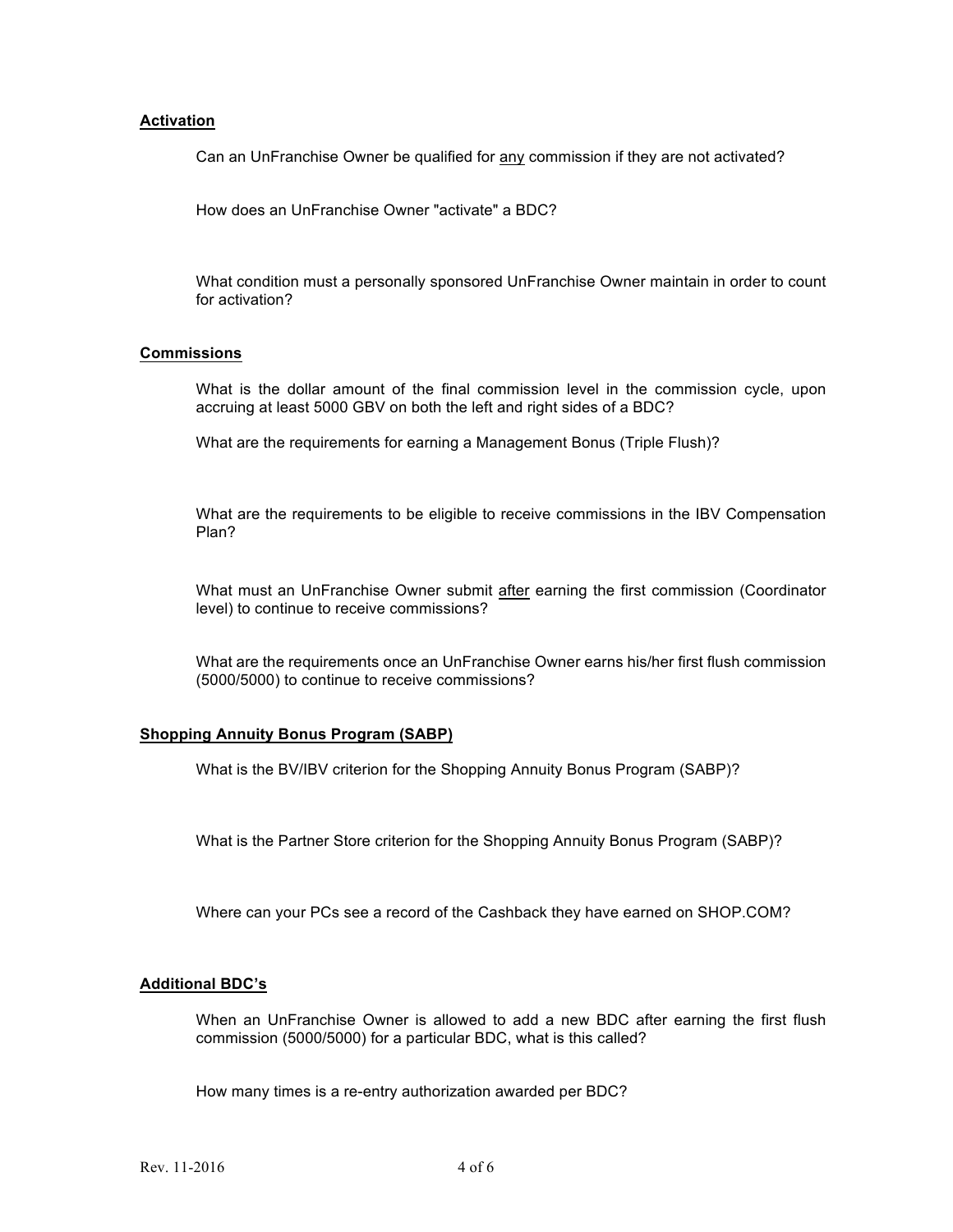## **Annual Renewal**

 Are both UnFranchise Owners and Sales Representatives required to submit the Annual Renewal Form to keep from purging?

 What happens to an UnFranchise Owner who submits an Annual Renewal Form, but does not submit the Annual Renewal fee?

When an UnFranchise Owner has to submit an Annual Renewal depends on which date?

What is the program that makes Annual Renewal easy?

### **Sales Representative**

 What determines whether a new applicant is a Sales Representative or an UnFranchise Owner?

If a subscription is not purchased, can that new applicant participate in the MPCP?

How can a Sales Representative convert to UnFranchise Owner status?

### **Same Household**

Can an approved same household UnFranchise businesses count for activation?

## **Business Volume**

 Excluding an UnFranchise Owner's first-time order, what are the criteria to place volume in another UFO's BDCs?

 If a mailed or faxed BV order is received on Friday and the credit card declines on the first attempt, but the credit card is accepted on the second attempt; when will the BV be credited, Friday or Monday?